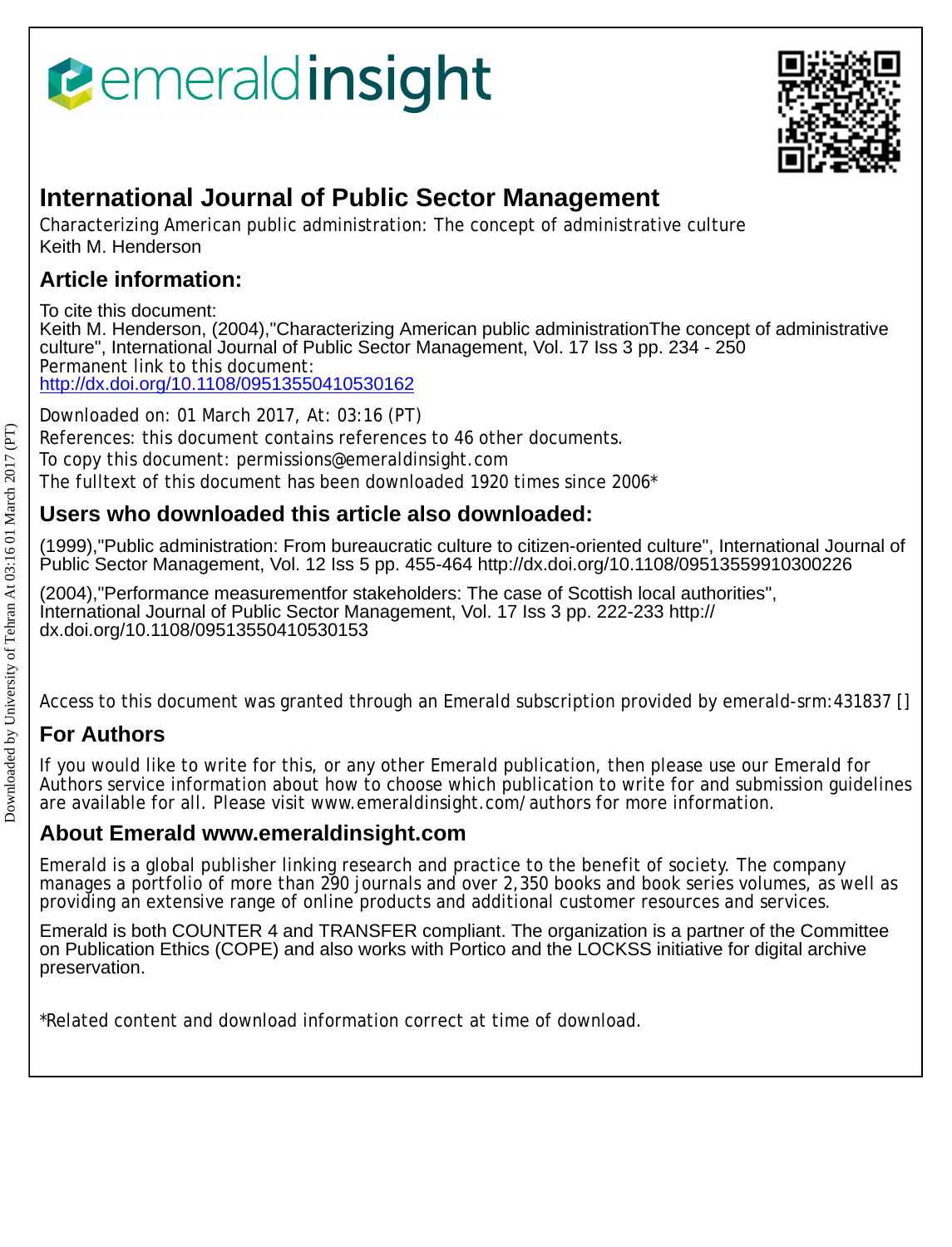

## IJPSM 17,3

234



The International Journal of Public Sector Management Vol. 17 No. 3, 2004 pp. 234-250  $©$  Emerald Group Publishing Limited 0951-3558 DOI 10.1108/09513550410530162

## Characterizing American public administration The concept of administrative culture

Keith M. Henderson

SUNY College at Buffalo, Buffalo, New York, USA

Keywords Public sector organizations, Civil Service, United States of America

Abstract Comparative administrative study lacks agreed-upon concepts for cross-national analysis. This essay suggests "administrative culture" as a useful concept which has been overshadowed by two related concepts, "organizational culture" and "political culture." The American experience is highlighted in its public personnel dimension and administrative sub-cultures are introduced to characterize the enormous diversity of values, beliefs, and attitudes in the public sector. An evolutionary perspective is used to show change over time from the earliest "Government by Gentlemen" period to the current emphasis upon merit, modified by affirmative action and demands for accountability, flexibility, and entrepreneurial behavior. Sources of administrative culture are also discussed to reveal the unique origins of the system which, nevertheless, has been exported to numerous other nation-states.

#### Introduction

Administrative culture is not a new concept but neither is it one in common usage in the USA. Book length treatments have been developed for Canada (Dwivedi and Gow, 1999), Israel (Caiden, 1970), Korea (Paik, 1990), India (Sharma, 2000) and elsewhere but none for the USA. In various ways, it has been the organizing concept for journal articles (e.g. Anechiarico, 1998; Keraudren, 1996) and academic colloquia but it has been largely eclipsed by other cultural interpretations, particularly organizational culture and political culture.

The intent of this article is to show its relevance in the US context and its potential for cross-national comparison. Personnel in government service ("public officials," "bureaucrats") will be examined using the concept administrative culture, along with three current sub-cultures. Sources of the overall "merit culture" will be indicated and an evolutionary approach adopted which shows discrete time periods. The concept will first be contrasted with organizational culture and political culture, one rooted in the study of politics and policy, the other in managerial studies.

"Culture," of course, was originally used in anthropology to indicate clusters or patterns of common behavior, knowledge, custom, etc. and has since been adapted and expanded in numerous ways in other fields of inquiry. Academic interpretations of "American culture" along with widespread journalistic and popular usage of that term make it familiar. In the US context, administrative culture allows us to focus on the values, beliefs and attitudes held by administrators, recognizing change over time from a Patrician notion of "administration by gentlemen" in colonial times, through endemic spoils as the reward for winning political office, to the merit system for government employment, modified in the last half-century by the introduction of values relating to equal employment opportunity and affirmative action. Comparative features and evolutionary changes in public administration – reflected in numerous reorganizations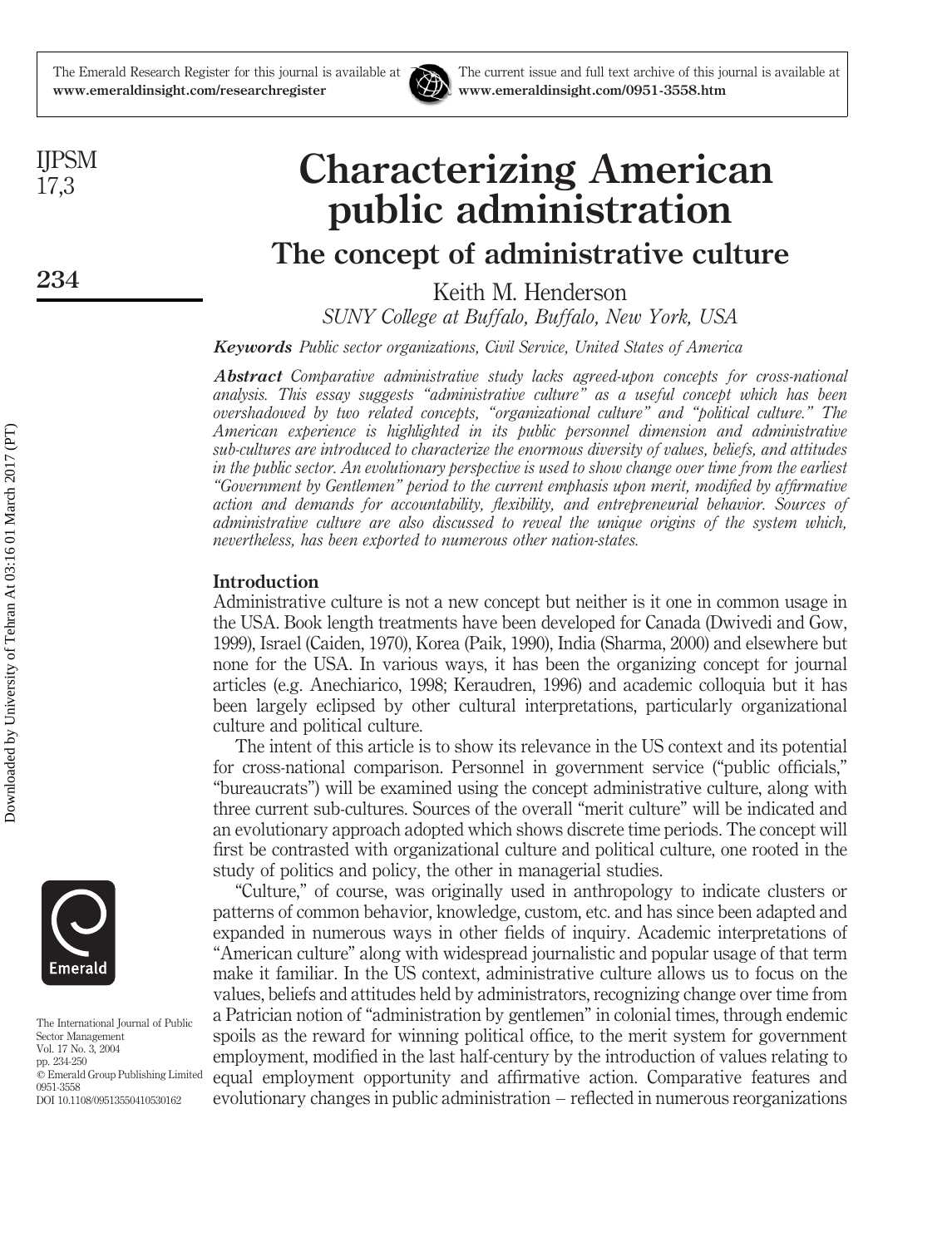and reforms, as well as subtle changes in morale within the government workforce – can be well understood through the concept of administrative culture.

#### Organizational culture

There is a vast literature on organizational culture in the field of organization theory, most of it centered on the "culture" within an organization. Edgar Schein was one of the pioneers, with his detailed listing of dimensions of workplace analysis associated with culture (Schein, 1985, 1992) and, along with other pioneers such as Pettigrew (1979) and Hofstede (1980, 1991), helped to define the concept. Earlier studies of organizational climate by social psychologists informed the later formulations by Schein and others. Schein elaborated a number of categories of organizational analysis which include:

- (1) Observed behavioral regularities when people interact (language, customs, traditions, rituals).
- (2) Espoused values (e.g. "product quality," or "price leadership").
- (3) Formal philosophy (guiding a group's actions toward stockholders, employees, customers, and others).
- (4) Rules of the game (implicit rules for getting along in the organization; the "ropes" that a new employee must learn).
- (5) Climate (the feeling conveyed in a group).
- (6) Embedded skills (e.g. special competencies).
- (7) Habits of thinking, mental models, linguistic paradigms (Schein, 1992, pp. 8-10).

The seven categories are artifacts and patterns of behavior of organizational culture and are the most visible aspect of it. There are also underlying basic assumptions deriving from the culture at large (Schein, 1992).

Climate (No. 5) is included in the categories and represents a departure from the original field theory approaches and the quantitative study of attitudes within organizations by social psychologists. In a more recent discussion, Schein seeks to clarify the difference between climate and culture (Schein, 2000).

Organizational culture has developed since the early work to encompass a vast number of studies of business organizations and a few of public agencies. Bozeman, for example, has recently researched the Internal Revenue Service in terms of its "risk culture" (Bozeman, 2003). Organizational culture remains a useful concept and one that should be borne in mind as we move to a higher level of abstraction and a public focus. A good overview of the field is found in Martin (2002), Organizational Culture: *Mapping the Terrain.* Martin, a leading figure in current organization theory, includes the latest research and an insightful three-perspective model. Disputes in the field are highlighted and her own approach elaborated. A good compendium to supplement Martin is the Handbook of Organizational Culture and Climate (Ashkanasy et al., 2000).

#### Political culture

Political culture – on the other hand – takes the entire political system as the unit of analysis rather than discrete organizations. It derives from the well-known work of Almond and Verba on civic cultures. It is the structuring framework for many introductory texts and is familiar  $-$  in its various guises  $-$  to all students in the field. Although it has been criticized and is sometimes regarded as a concept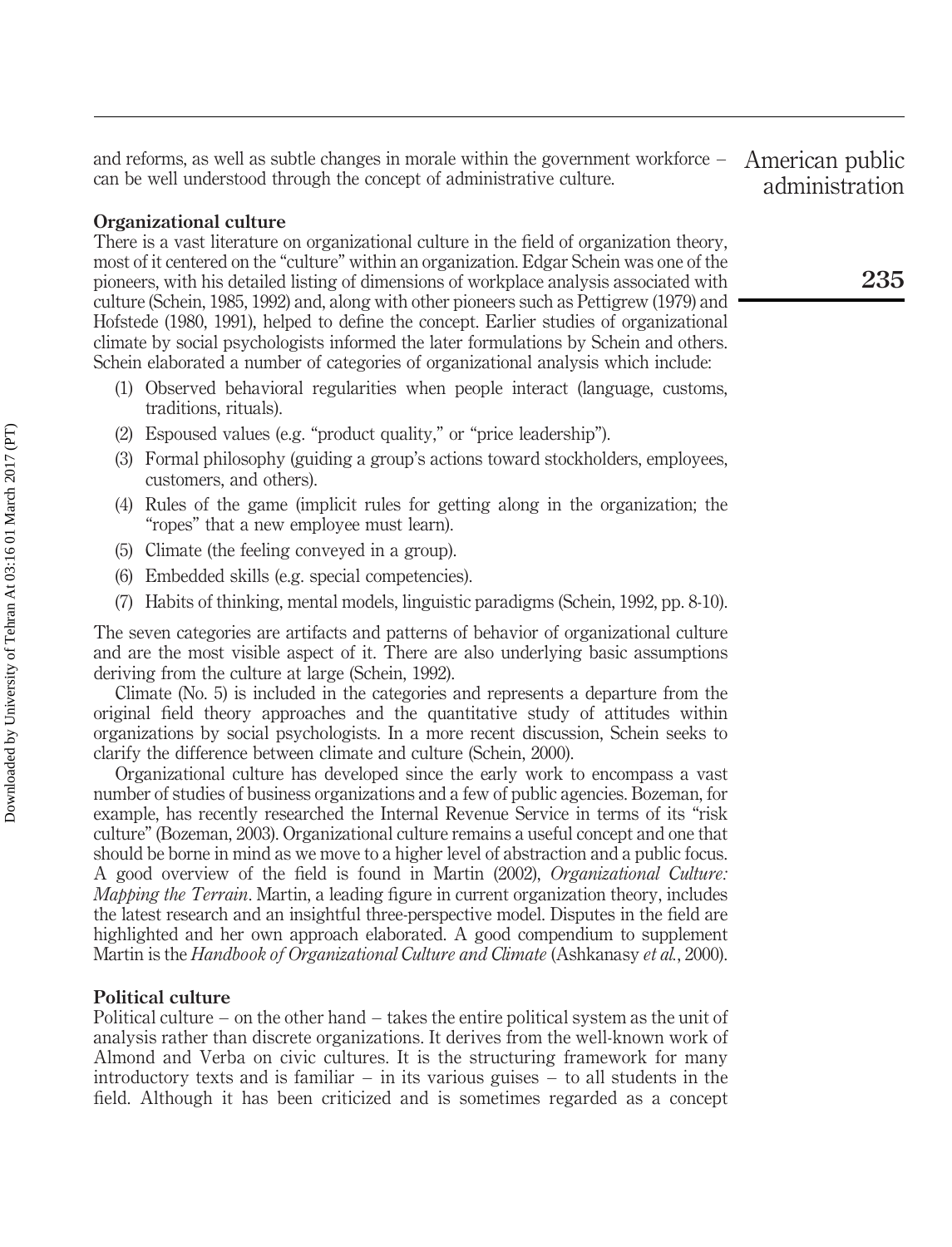associated with earlier development and modernization theories, it remains in widespread use.

The political culture reflects distinguishing values, attitudes and beliefs characterizing a political community. In nearly all the US formulations, democratic-constitutional values are at the core, typically including liberty, freedom, majority rule, minority protection, equality, self-government, unity, representation, rule of law, judicial review, separation of powers, secularism, tolerance, individualism, participation, transparency, civil rights and similar concerns. The political culture in the USA is participatory – based on indirect representation – and emphasizes values that many Americans regard as universally valid.

Eagles and Johnston (1999, p. 137) indicate that every society possesses a political culture (and, often, subcultures) that encompasses beliefs, attitudes, and values people have about politics. They regard political culture as the "collective political consciousness of a polity" (p. 138); it is an important comparative concept.

Similar constructions are legion in introductory texts and interpretations of American democracy.

In public administration interpretations, the administrative side of American government reflects the ebb and flow of political trends and movements, along with the basic values of the broader political culture. Political scientists have sought be characterize administration and administrative personnel in the US context with themes such as growth and power, trade-offs between democracy and efficiency, proper oversight and control, policy development and implementation, and bureaucratic politics. The link between civil service systems and elected officials is an important administrative theme (see Ingraham, 1995).

#### Administrative culture as a concept

Administrative culture will be thought of in this article as a mid-point between orientation analyses of personnel in individual agencies (organizations) which can be studied as organizational culture, and the broader political science concern with the entire polity and its features which has been labeled political culture. At its most basic, administrative culture may be thought of as general characteristics of public officials (i.e. shared values, attitudes, beliefs) – federal, state, and local. Administrative culture is related to the broader political culture, from which it derives, and can be further discussed in terms of sub-cultures. Therefore, American administrative culture will be defined as that set of commonly-held values, attitudes, and beliefs to which public servants (appointed not elected "public officials," or "bureaucrats") subscribe and are expected to follow, and which provides an "ideal-type" of actual and official behavior. Because of the enormous variation in administrative contexts in the USA, as well as changes over time, additional constructs for proper understanding and cross-national comparison are required. These will be identified as "sub-cultures" and are three in number: traditional, self-protective, and entrepreneurial. Students of political science will remember that political culture in the USA has been similarly analyzed, such as Elazar's three cultures: traditional, moralistic, and individualistic, corresponding to regions of the country and early historical experience (Elazar, 1984, pp. 114-22).

The administrative culture in the USA has reflected the struggle over how political values would be realized and who would have the responsibility for managing government service delivery. From the "era of the gentleman," to the Jacksonian "era of

236

IJPSM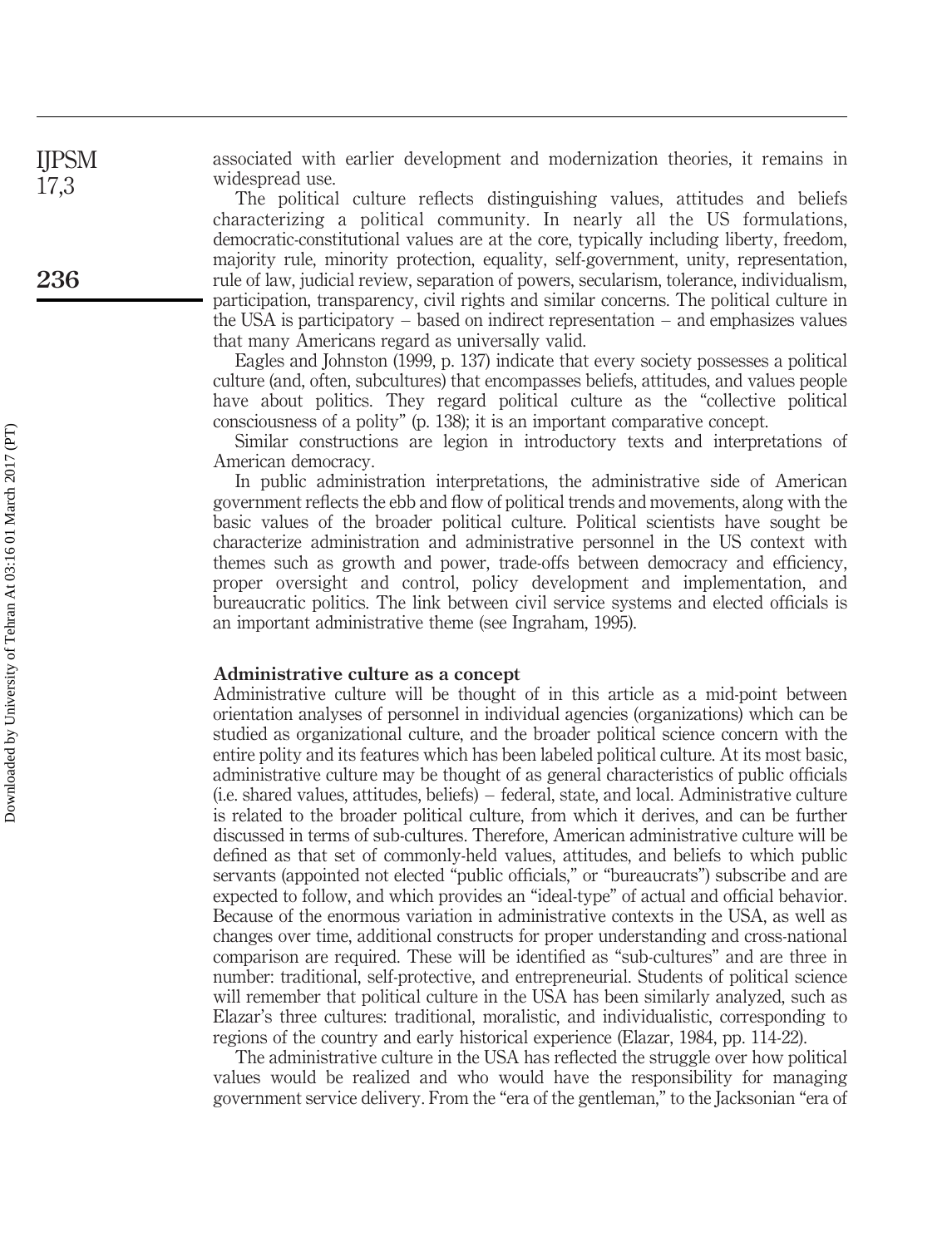the common man," to the belief that objectively determined skills and abilities (merit) should be paramount, the USA has evidenced differing interpretations of how political values can be translated into administrative values. Differences and challenges are found throughout American history, recently in the emphasis upon new public management (NPM) and the "Reinvention" movement (inspired by Vice President Gore's National Performance Review of the 1990s). As a new paradigm – reflected here in the "entrepreneurial" sub-culture – NPM valued innovation, customer service, and adaptability over rule-application and constitutional responsiveness. A lively debate argued the virtues of the more conventional approach – properly rooted in constitutional law and service to the public – in opposition to the business-world values of flexibility, consumer satisfaction, and entrepreneurial skills. (for a good review see Kettl et al., 1996).

#### Sources of administrative culture in the USA

Many argue that the American experience is unique. As the "first new nation" we have been fortunate in our geography both in its richness and plentitude, and our isolation by two oceans from the conflicts of Europe and elsewhere. The "spirit of the frontier" gave rise to an independence of character, an equality in interpersonal relations, and a chance to physically move to better circumstances or the prospects if not the reality of all these. An optimism and hopefulness in society, coupled with sharp regional differences, served as sources for the development of administrative culture. Some have argued that there is a way of thought embodying the value of "individual distinctiveness" or "independence" which contrasts with Eastern modes of thought embodying the values of "harmonious social relations" or "interdependence" (see Nisbett, 2003).

Even when contrasted with other parts of the world, it is clear that American administrative culture – as with American political culture – is a product of indigenous experience. Dwight Waldo long ago showed its uniqueness (Waldo, 1948) and its "culture-exclusiveness" Armed struggle to separate from English rule, expansion to the West, a devastating Civil War, and world-involvement help define the American style.

Economic prosperity, propelled by an industrial as well as agricultural sector in the nineteenth century, was coupled with relative isolation until the early twentieth century and, then, continued prosperity interrupted by a major depression and both mild and severe recessions. Involvement in the world's affairs and leadership thereof commenced on a large scale with the First World War, although the failure of the USA to support the League of Nations doomed it to failure and contributed to worldwide instability. The Second World War reordered the international landscape and propelled the USA – and its allies – into a "cold war" with the Communist block of nations. Subsequent collapse of Communism again reordered the relationships of nation-states and left the USA as the sole super-power, politically and economically.

Throughout this process, American corporate behavior has influenced the US administrative culture, first by its excessive influence through financial power, pressure groups and political parties; later by its dominant value systems, information technology, and techniques for improved productivity. Recent emphasis upon the new public management derives from the suggested superiority of the business model over the allegedly inefficient and ineffective public sector. Similar quests for improved performance and productivity have inspired numerous other reform efforts.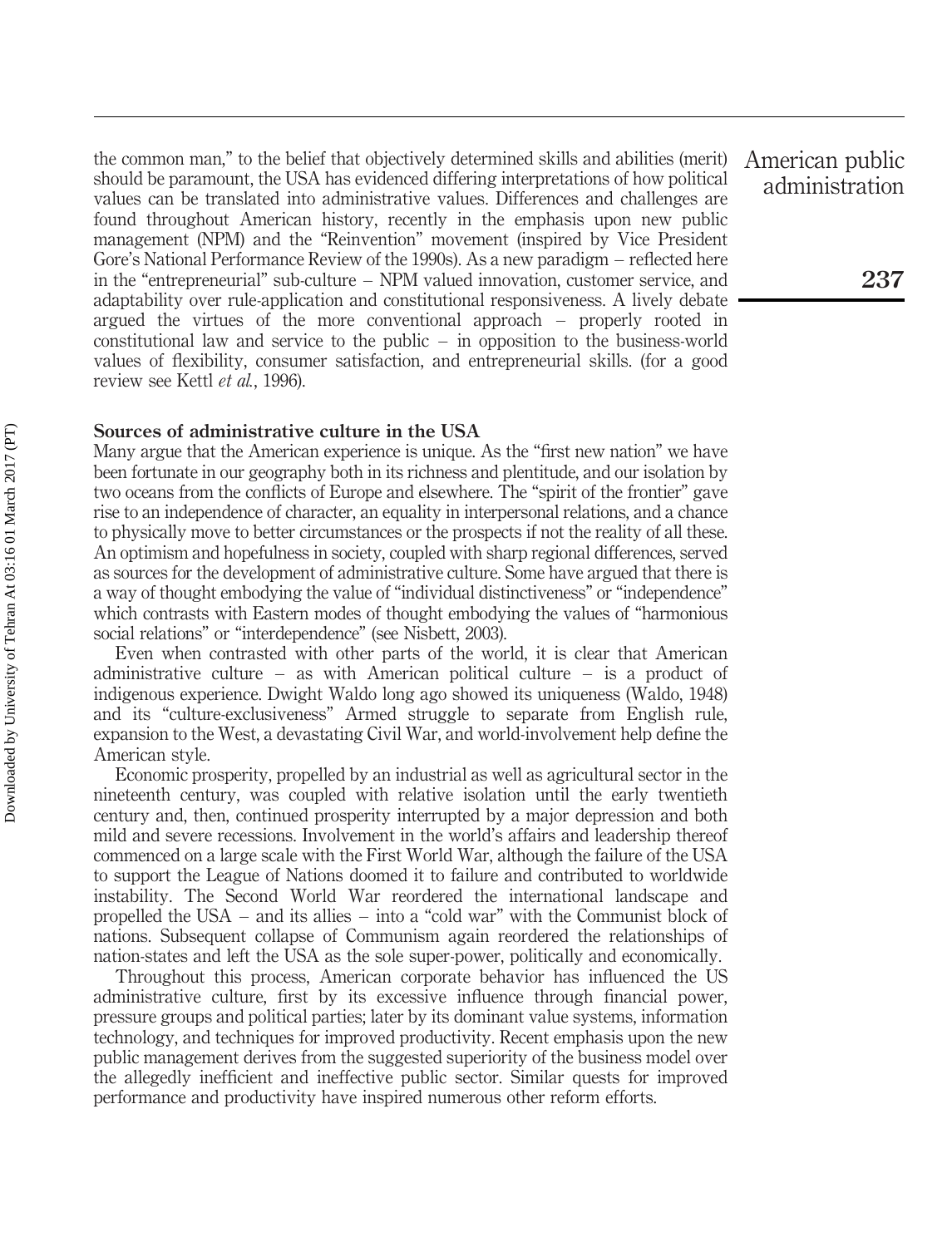Many point out that civil society developed early and rapidly in the USA, with distrust of the government prominent in the nineteenth century and consequent efforts to severely limit the powers of officials. Elected officials in particular were held to short terms and long ballots, and administrative officials to patrician standards (to the 1820s), then spoils standards (from the 1820s to the 1880s) and – from the end of the century – merit.

The progressive era brought reform of abuses, extension of the merit principle to state and local officials, and a watchful and participatory civil society assisted by a vigilant group of journalists. War and depression made their marks and left a legacy of "big government" which prevailed up to the Reagan era, when public administration became not the solver of problems but – in conservative, Republican terms – "part of the problem." Big government, of course, continued but the rate of growth was reduced. Some functional areas were deregulated, privatized, contracted-out, or shifted to the state level; and considerable talk of downsizing – as found in the private sector – impacted government bureaucracy.

The current administrative culture  $-$  it might be argued  $-$  reflects some defensiveness on the part of non-elected American officialdom to attacks from both the political right and left, including elected officials at all levels, as well as journalists and pundits. This "bureaucrat bashing" is widespread and is not limited to the USA.

Since the 9/11 terrorist attack on the World Trade Center and Pentagon, the public work-force has been affected by the realization that only government can lead the War on Terror. The prominent protective role of public-sector unions has been tempered by successful efforts to achieve more Presidential control – in the case of the Homeland Security Department – and by further attempts to undercut traditional union power among civilian workers in the Department of Defense. An article in the Washington Post characterized the latter and its extension to other Departments as "An overhaul, not a tune-up" (Washington Post, 2003).

#### Patrician (guardian) administrative culture

Van Riper's definitive study of the US public (civil) service describes the administrative environment of the early years of the Republic. Government officials were selected on the basis of their social and economic background, with high valuation placed on birth, educational attainment, and ownership of property (Van Riper, 1958). Their orientation was one of guardianship with the widespread belief that "men of character" (of course, only white men and no women) should lead the nation and staff its incipient government agencies. The Platonic logic reflects the understanding of the Founding Fathers on proper governance that would – without question – be best pursued by those with the highest social standing. In addition, prior to 1800, the staffing was largely confined to philosophical Federalists, that political grouping which supported a strong central government as opposed to the decentralized, state and rural preference of the Anti-Federalists. Once in power after the presidential election of 1800, the Anti-Federalists continued elitist staffing until Andrew Jackson's presidency.

George Washington and his "men of character" (Dresang, 2002) staffed the early public administration apparatus with a dedicated group united by military service and social status. Washington looked for loyalty, family background, and formal education. There were letters of recommendation from prominent politicians attesting to reputational traits and these were usually enough to make the case, along with the additional advantage of military service. (Dresang, 2002, p. 19).

IJPSM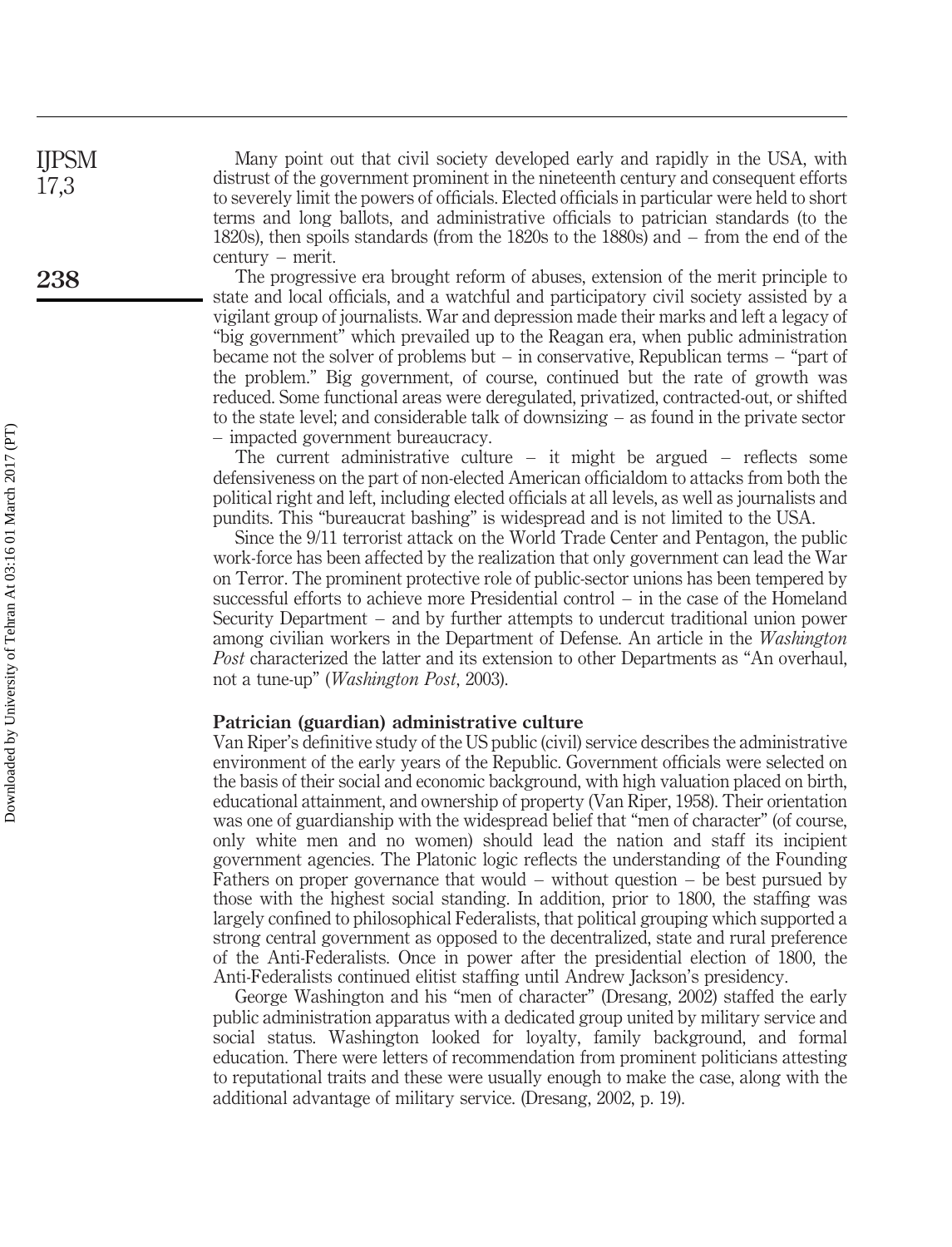As might be expected, Washington's successors found their men of character on their home turfs. Both Adams sought appointees among New England merchants and professionals and Jefferson, Madison, and Monroe (from Virginia) found many of theirs in the ranks of southern landholders. (Riley, 2002, p. 7).

The importance of the Patrician administrative culture is more than merely historical. Through the years and even at present a few agencies, jurisdictions, and departments at various levels of government (local, state, and federal) have evidenced a strong elitism combined with parochial selection of a particular ethnic, religious, and/or social grouping.

The Patrician orientation is one of "father knows what is good for you" and "trust us to do what is best." In many ways, it is anti-democratic and it is now an isolated phenomenon.

#### Patronage (spoils) administrative culture

Begun under earlier presidencies but usually ascribed to the presidency of Andrew Jackson, the notion of the election winner taking the spoils of the election (like the spoils of war) was an alternative administrative culture to the Patrician. Although often combined in early years, it is the dominant set of attitudes with which we are concerned. A different orientation is associated with highly educated, socially prominent Patricians who see themselves as the rightful providers of government services because of their personal qualities, and the often uneducated (even illiterate) "Spoilsmen" who were appointed in the Jackson years and thereafter. Less believers in service and stewardship than in a narrow self-advancement and promotion of a political position, the Spoilsmen (again, nearly always white men) were a different breed. Jackson – in a well-known quote – stated that the duties of government were sufficiently simple that any able-bodied man could perform them. Indeed, the scope of public administration was limited and the required expertise no approximation to present day reality. Nevertheless, public administration scholars for many years decried the Spoilsmen and pointed to numerous evidences of their petty corruption and misuse of position. The contrasting revisionist view is that this was an instance of true democracy that moved the public service from the hands of the elite to a more representative bureaucracy. The era of the common man is the way it is now often described, with emphasis upon the inclusiveness of political and administrative action rather than its quality. At least it expanded the base for recruitment.

The historical record is clear that a reform movement developed after the Civil War (Lincoln was a greatest indulger in patronage) and sought encouragement in Europe, first in Germany and then in Britain. The Northcote-Trevelyan Act of 1854 in Britain was understood and admired by the reformers who sought a similar type of legislation in the USA but one without the British notion of the generalist/well-rounded official. It was not until the assassination of President Garfield by a disaffected office-seeker that the precipitating impetus for reform was realized. Senator Pendleton gave his name to the Civil Service Act of 1883 that gradually delineated the dominant administrative orientation since that time.

As with the Patrician administrative culture still found in some etitist organizations, so is it possible to find instances of spoils as paramount value systems in some jurisdictions. Of note, some highly-politicized town and city governments in the Northeast and county governments in the South which exist in partisan political areas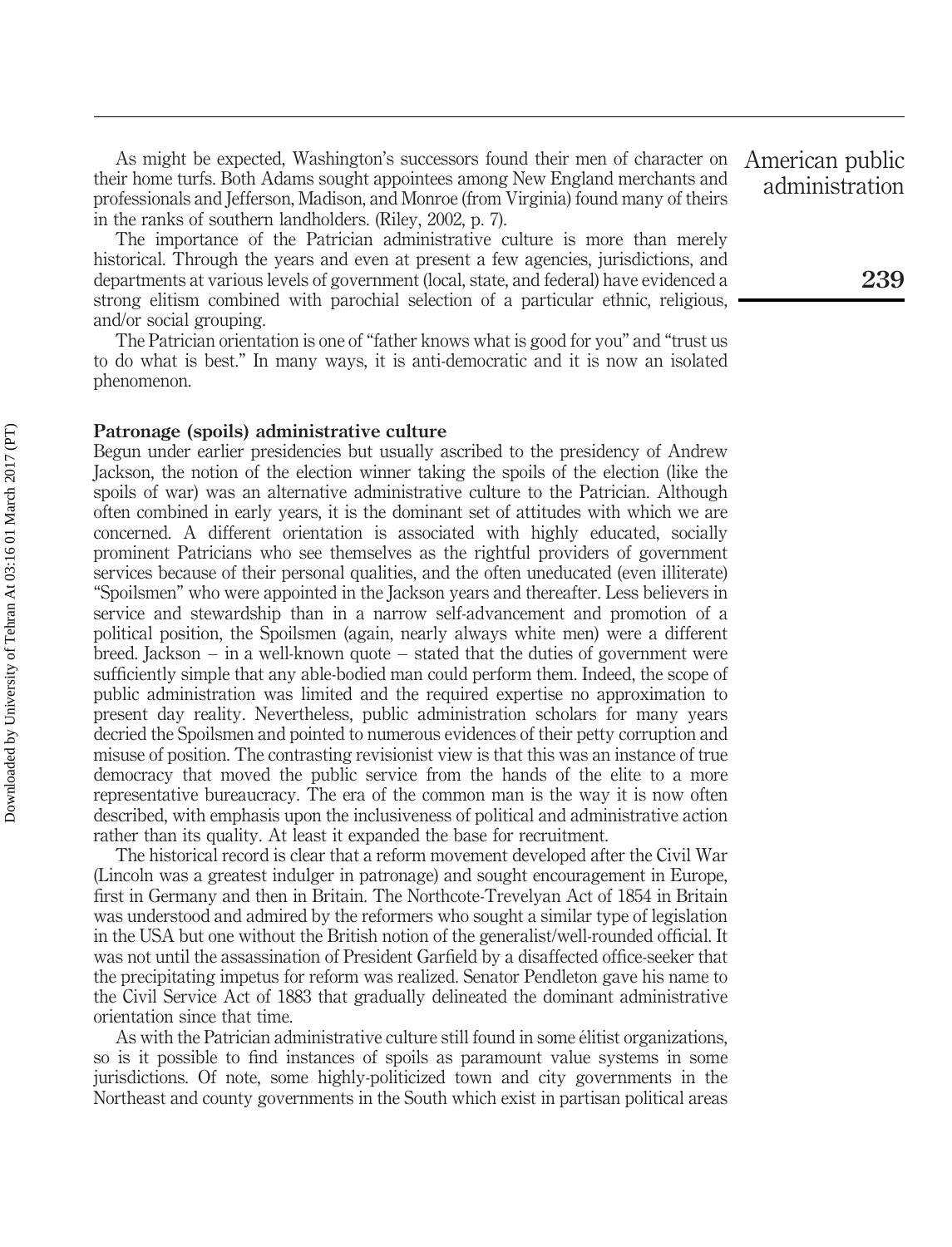can evidence spoils in their appointments to bureaucratic positions and in their overall orientation. This is in spite of nominal merit systems in the jurisdictions, required for federal grants and by various laws.

#### Merit administrative culture

The dominant value of administrative culture in the USA for the last 120 years can be labeled "merit". The values, attitudes, and beliefs of civil servants are expected to reflect this orientation in both professional and technical manners, although there have been numerous deviances and a number of challenges. The essential idea, of course, is that spoils or patronage concepts should be rejected in favor of those related to skills and abilities, as measured by some objective test or  $-$  more recently  $-$  by tests and considerations of diversity and representativeness (EEO/Affirmative Action).

As is well known, the Pendleton Act (Civil Service Act) of 1883 provided for tests of fitness administered by a bi-partisan Civil Service Commission (only two of the three members could be from the same party) and elimination of particularistic criteria related to partisan politics and – additionally – race, religion, or sex. Recent extensions of the concept have included the elimination of age discrimination, disabilities discrimination (Americans with Disabilities Act of 1970), and sexual preference. The latter is in contrast to the milieu of the 1950s when President Eisenhower issued an executive order banning homosexuals as security risks in the public service.

Originally, only 10.5 percent of the federal workforce was covered by the Civil Service Act and the number of positions was only 132,800 (Key Communications Group, 2003, p. 13). Subsequently, the coverage expanded and state and local jurisdictions developed their own systems. Today, well over 80 percent of all employees in federal service are covered and many of the others are in specialized personnel systems similar to the general one. This would be true of the Foreign Service, the Armed Services, the CIA and FBI, the Public Health Service, the Forest Service, the Postal Service, the Tennessee Valley Authority (TVA), and others. All of these have their own merit-type systems. State and local government officials also operate under merit systems.

The 1883 Act has been supplemented by other legislative enactments including:

- . The Retirement Act of 1920, which established a Civil Service Retirement Plan.
- . The Classification Act of 1923, which created classes and series of positions.
- . The Hatch Act of 1939, which prohibited partisan political activity.
- . The Veteran's Preference Act of 1944, which provided for a number of changes in the Civil Service as well as bonus points for veterans, including an appeals process for unfavorably perceived personnel actions.

The Classification Act of 1949 which amended the 1923 Act by – among other things – introducing GS 16, 17, and 18 super-grades:

- . The Sick Leave Act of 1951.
- . The Incentive Awards Act of 1954.
- . The Group Life Insurance Act of 1954.
- . The Training Act of 1958.

IJPSM 17,3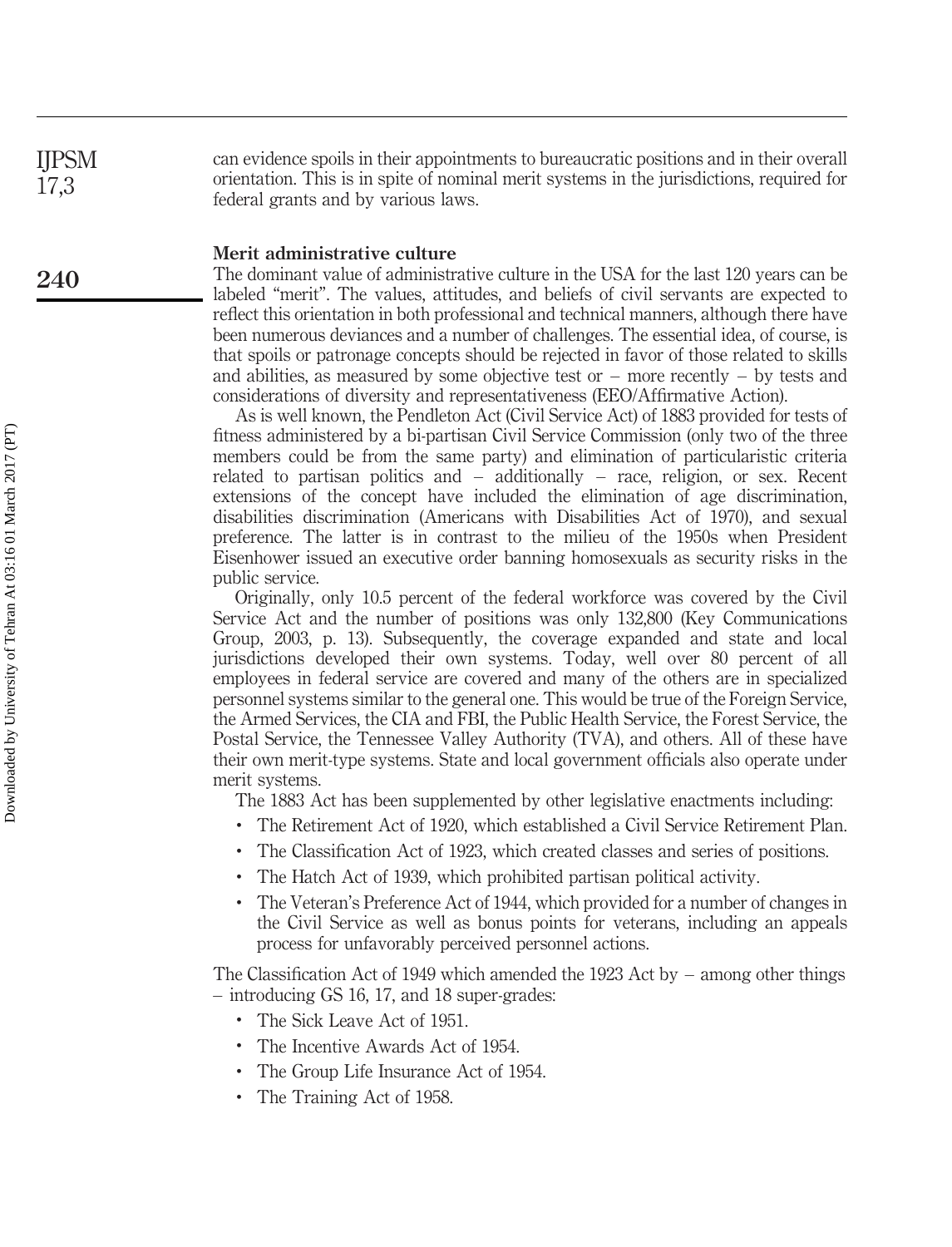- . The Federal Salary Reform Act of 1962.
- . The Pay Comparability Acts of 1970 and 1990 (2003 Federal Personnel Guide).

Other Acts as well as Executive Orders related – importantly – to equal employment opportunity (and, beginning with President Kennedy, affirmative action) and collective bargaining in the Federal workforce. It is important to emphasize that the philosophy of EEO/affirmative action argues for a representative work force as well as one based on merit. The notion of a "meritocracy" in which people skilled at test taking dominate the public service has been replaced with a modified merit concept, which stresses the "public" nature of the public service. The public service should reflect in gender and race the composition of the broader society that it serves. Numerous court cases have eschewed quotas as a selection and promotion standard but have emphasized the significance of targets and representation objectives. On occasion, courts have required jurisdictions to bring the classified service into conformity with the broader community which it serves; i.e. if the jurisdiction is 18 percent Hispanic, then the government work force should approximate 18 percent and – until it does – personnel decisions should favor Hispanics.

Civil Rights, whistleblower protection (Act of 1989), retirement and pay provisions, and other matters have been dealt with formally over the years. All are part of the values, belief, and attitude pattern of Federal civil servants and most have been applied in state and local jurisdictions with resulting reinforcement of the merit culture, as modified for equal employment opportunity/affirmative action.

If one legislative authorization needs to be identified as the most important in the last 30 years, it would arguably be the Civil Service Reform Act of 1978, aggressively pursued by President Carter and finally enacted by Congress. This Act abolished the Civil Service Commission (but not its purpose) and allocated its functions to two new agencies, the Merit System Protection Board and the Office of Personnel Management (OPM). Thus, appellate functions were included in a separate agency from personnel standard setting and oversight. The 1978 Act also provided for merit pay, a generalist senior civil service (long sought by reformers) and other changes.

While the early years of the OPM were clouded by what the public administration establishment regarded as politicizing, there was no successful demand for additional structural change until the Homeland Security Department was created in 2003 as a response to terrorist threats. Republican congressional efforts in the mid-1990s – following the 1994 election – were ambitious in their attempt to change the civil service by eliminating departments and traditions, but were unrealized. President Bush, however, in the wake of 9/11, was able to quickly get the Patriot Act through Congress, create an Office of Homeland Security in the Executive Office of the President, and finally – against the opposition of Civil Service unions and their Democratic allies – to obtain a 15th Federal Government Department (Homeland Security) that would eliminate certain existing civil service protections.

As suggested above, beginning in the 1960s with the Civil Rights movement – but promoted earlier (for a good analysis see Krislov, 1974) – a shift occurred in the merit orientation towards a more representative bureaucracy. This is reflected in the attitudes, values, and beliefs of much of the civil service. The trend for many years had been to recruit, hire, and promote white males who had military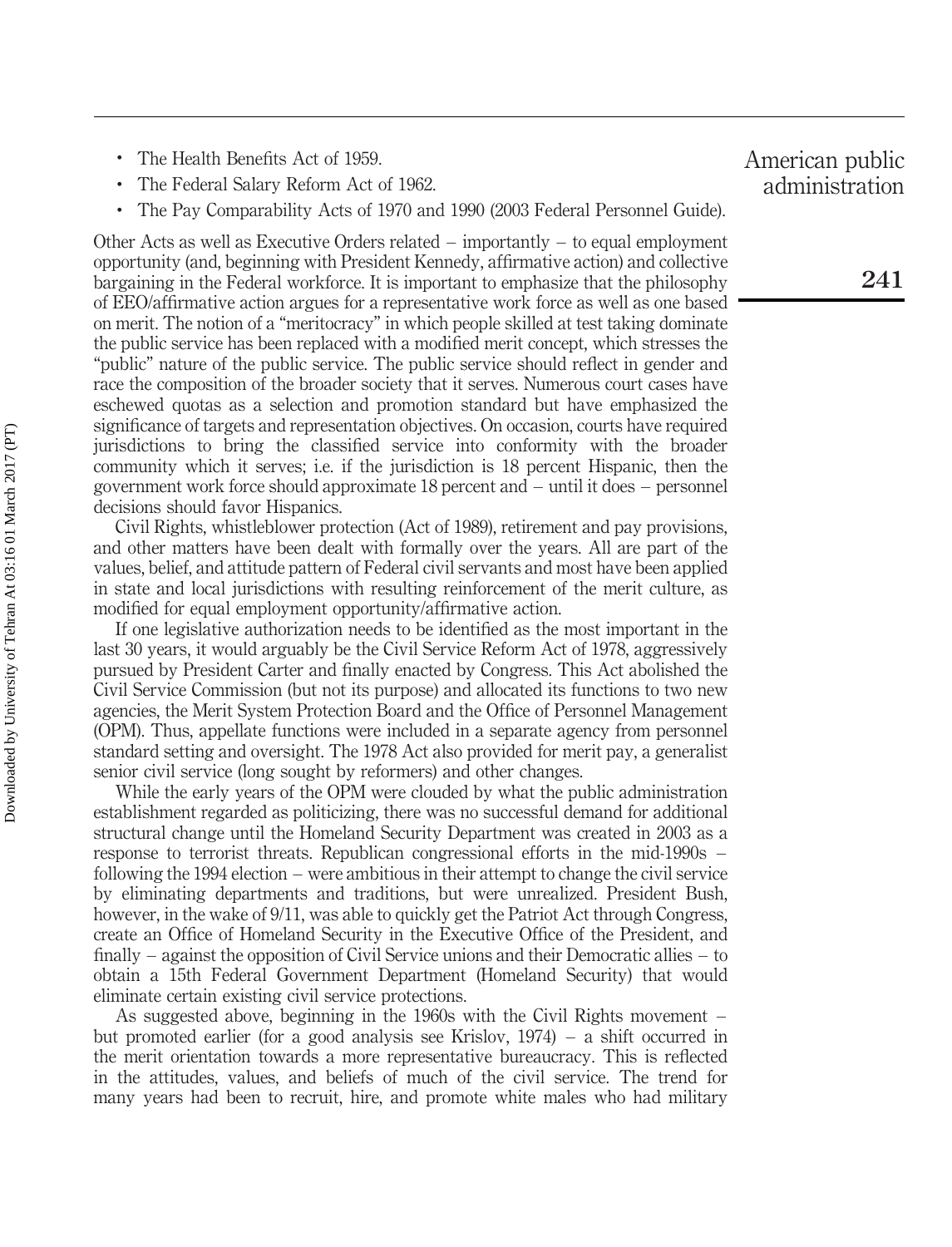service. The latter became a key consideration with the introduction of "veterans' preference" following World War II and the consequent exclusion of those who had not served in the military. Typical were five to ten point bonuses on Civil Service entrance exams. Clearly, this increased the proportion of males since few women qualified as veterans. Women had assumed a variety of government jobs during the Second World War – while men were away – and many continued in the public service, helping to gender-balance the new male hires in an expanding public service. Over time, however, as women retired the disparity increased, particularly at the higher levels.

Additionally, the Civil Rights movement called attention to the lack of minority representation in government and attempts to remedy the imbalances were begun at all levels.

Under Title VII of the Civil Rights Act of 1964, as amended, the Equal Employment Opportunity Commission assumed the leadership and enforcement of civil rights legislation affecting both the public and private sectors. Its mandate included hearing and resolving discrimination complaints.

Finding that merely not discriminating was insufficient to remedy past abuses, political demands were made to affirmatively bring about a more representative public work force, without sacrificing the merit concept. Affirmative action became the theme of the day.

Various empirical surveys have been done on the social backgrounds of public officials and their values, attitudes, and beliefs. Generally speaking, it has been found that as a group they are somewhat more liberal, tolerant, and better educated than the population at large. Both the Merit System Protection Board and the Office of Personnel Management have conducted broad-based empirical surveys of federal employees. The former, in 1997, released the results of a survey of federal views of the merit principle (Merit System Protection Board, 1997) and the latter conducted attitude surveys in 1983, 1991/1992, and 2002. In 1991/1992, questionnaires for the primary sample of federal employees – randomly selected – were mailed to approximately 57,000 employees and nearly 32,000 were returned (OPM, 1992). In the 2002 "Human Capital Survey," the OPM questioned over 100,000 Federal employees – also randomly selected – and found that 91 percent believe they do important work. Other findings were that 68 percent are satisfied with their jobs compared to 67 percent in a private industry survey. There were reservations, however, on the part of many federal employees about rewards for good performance, with only 30 percent agreeing that the awards programs give them an incentive to do their best. Also, it was discovered that a substantial proportion of federal employees are considering leaving their current jobs.

The OPM indicates that the survey was "the largest survey of federal employees ever undertaken to assess the presence and extent of conditions that characterize high performance organizations" (OPM, 2002, p. 1).

Academic research in public personnel administration/human resources administration has also addressed the question of government employees' attitudes, values, and beliefs. Results have not always been consistent, contributing to a debate over the "bureaucratic mind" as opposed to the "dedicated official."

Considerable speculation surrounds the true mentality of the American 'bureaucrat.' At one extreme is the exposition of Ralph Hummel who finds endemic pathologies and a bureaucratic mind-set which not only determines work-place behavior but behavior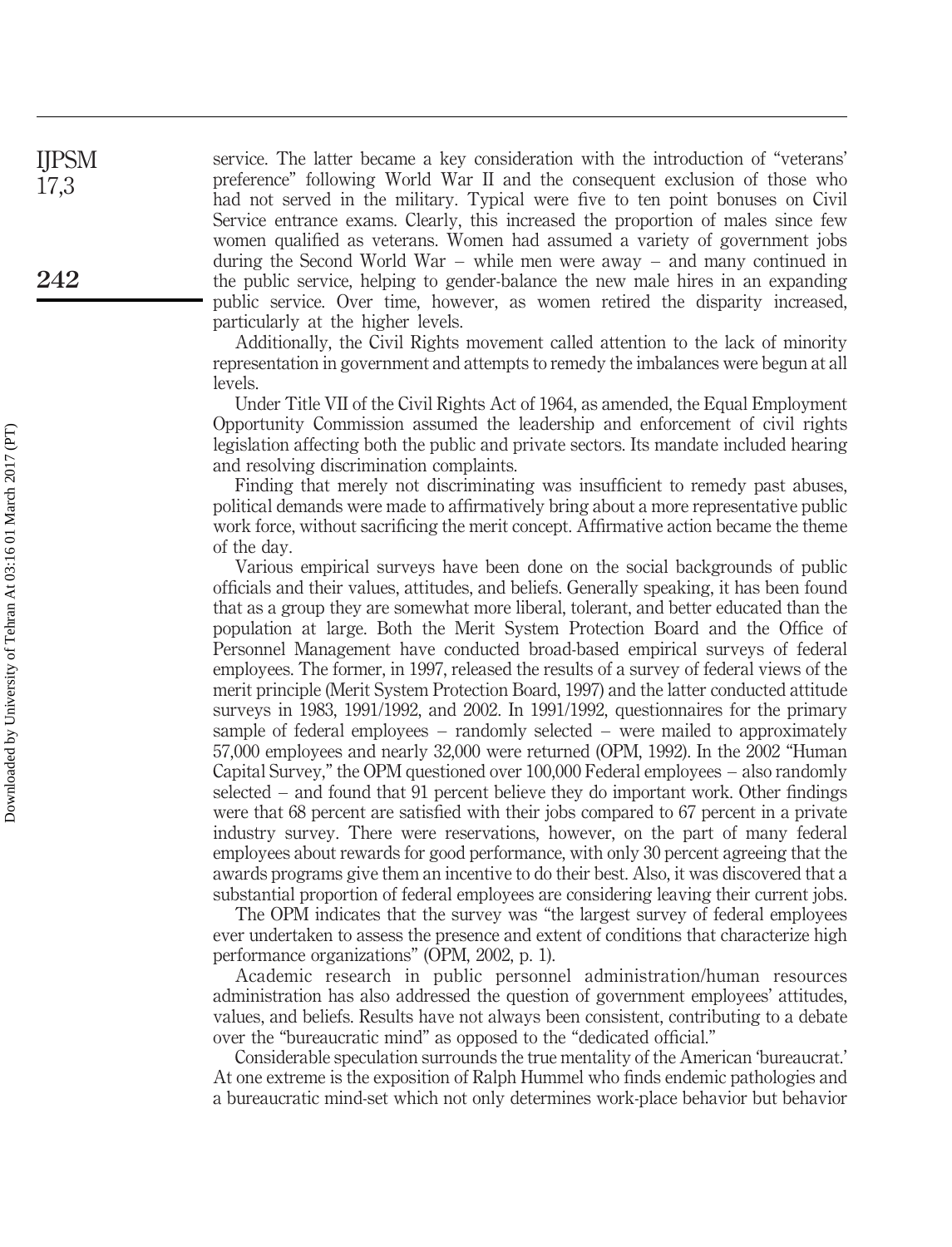in their private lives. His bureaucrat is a narrow minded, rule-bound tender of the government store who has few redeeming values. That his widely-read book has gone into five editions bespeaks its influence (Hummel, 2000). The fifth edition has added critiques of postmodern theories of organization and evidence that it is still "business as usual" for bureaucracies, in spite of nearly a decade of "reinvention."

At the other end of the spectrum is the extolling of virtues, dedication, commitment, and contribution of "public officials" (a better sounding term than "bureaucrats"). Ceremonies, honors, traditions, public employee interest groups, yearly awards for excellence, commissions (e.g. the Volker Commissions), and other factors promote a positive view of public officials.

Academically, Charles Goodsell's answer to the Hummel thinking exemplifies this more positive view and is closer to the position held by most public administrationists, who find Hummel's thinking a stereotype pandering to popular denigrating of government. Goodsell presents considerable evidence that public officials are ordinary people who approximate the larger society in their values, attitudes, and beliefs (Goodsell, 2003).

Experts differ on the degree of risk-aversion in American officialdom; the popular perception, of course, is one of cautiousness in contrast to the private sector. Similarly, there is no agreement on "public service" as a motivator in contrast to the instincts that drive people into business. "Bureaucratic reasoning" is thoroughly discussed by Gormley and Balla utilizing four different theoretical perspectives and successfully bringing the four frameworks together (Gormley and Balla, 2004). They quote high-level former officials such as Donna Shalala (Secretary of Health and Human Services) and James Baker III (Secretary of the Treasury; Secretary of State). Shalala indicates:

Bureaucrats are motivated by economic incentives, job security, a sense that they're doing something worthwhile and being appreciated. I've never found bureaucrats different from staff members at universities or private foundations (in Gormley and Balla, 2004, p. 40).

#### The common thread

Under the long-lasting merit administrative culture, certain commonalities may be discerned among American public officials at all hierarchical levels and in all functional and geographic areas. Although they provide a common thread, they are frequently obscured by the enormous variety of perceived behaviors and expressed values, attitudes, and beliefs.

American officials share a unique heritage and have been politically socialized by family, peers, school, religion, media, and other agents to share common values, beliefs, and attitudes. Nearly all have been born, raised, and educated in the USA and share an implicit view of American exceptionalism. In contrast, many high-level administrators in developing countries were educated abroad and reflect some values, beliefs, and attitudes deriving from that experience.

An ironic distinguishing feature is the very emphasis upon individuality and distinctiveness from one another. Americans in general and public officials in particular have a curious attitude towards their own culture: "we don't think we have any," "yet it is exactly this concept of the individual as the prime mover of American life that is our greatest shared belief" (King and O'Boyle, 2002, p. 1).

Also noteworthy in American administrative culture is the lack of any significant tracking into administrative positions. There is no Ecole Nationale d'administration;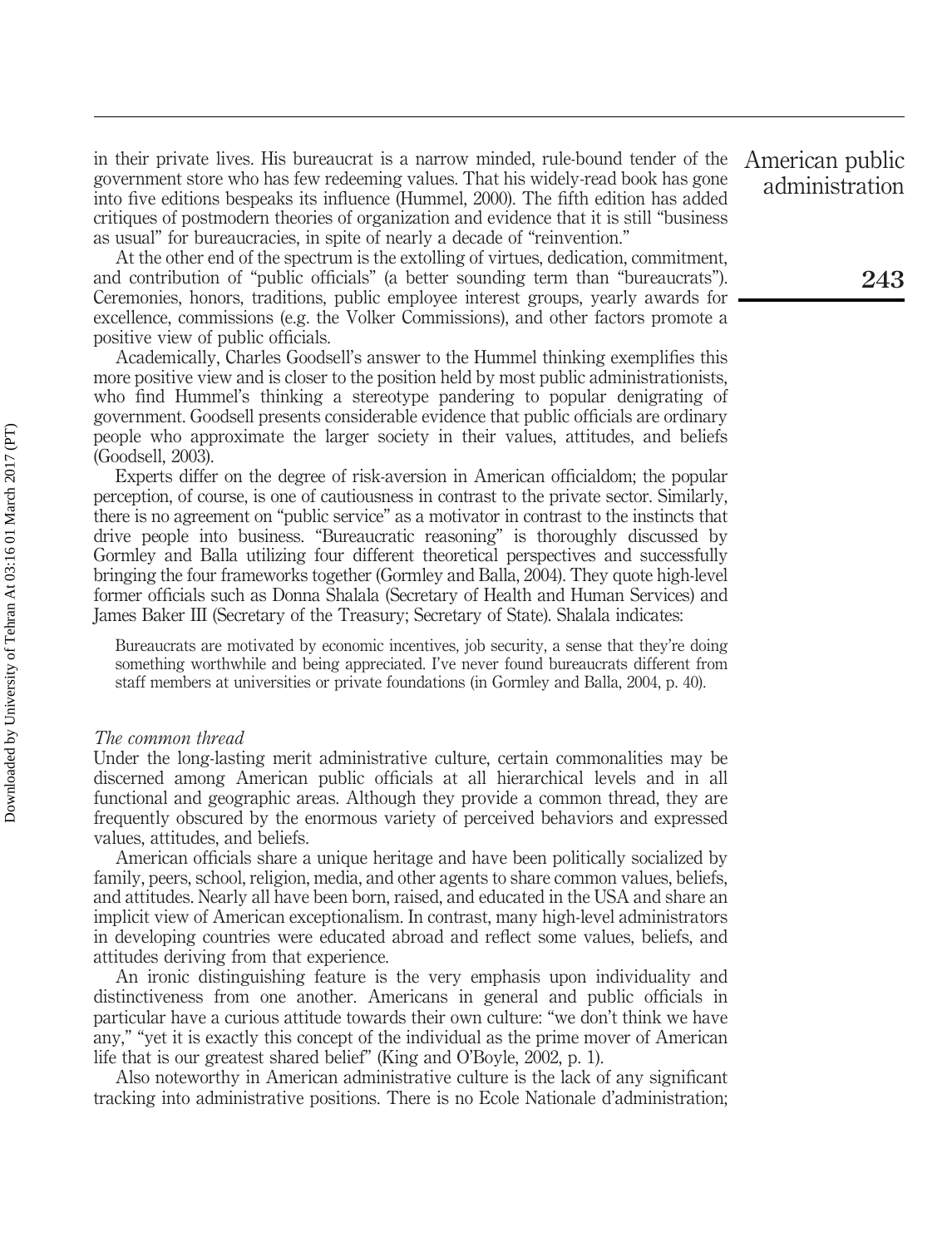Oxbridge classics background, Tokyo School of Law or the equivalent that has been acknowledged as the preferred avenue to recruitment and advancement. Similarly, at lower hierarchical levels there are numerous backgrounds for those who meet minimum qualifications.

Easily overlooked but of considerable significance is the use by American officialdom of only one language (with occasional digressions for Spanish). Next door to us, Canadians operate in two official languages. Likewise, European counterparts and certainly many Third World bureaucrats at the higher levels value – and often are required to have – proficiency in foreign language, often English.

Attitudes of American exceptionalism – variously expressed – are part of the common thread. Perhaps no major administrative system is less affected by externalities or proximities to other administrative traditions than our own. Lacking the legacy of empire or domination by another nation-state, US officials could develop a unique orientation unencumbered by influences from beyond our shores. Since the "Patrician era" and some mid-nineteenth century explorations into British and Continental merit reforms, they remained far removed from outside administrative influences. On the other hand, many developing countries reflect the dominant administrative pattern  $-$  and the language  $-$  of their colonial forebears, even as they seek to escape dependency and "neo-colonialism." Groupings of nation-states (Commonwealth, Arab League, ASEAN, etc.) also may pursue common administrative values through discussion and exchange within the group..

The following suggestive core values, and attitudes and beliefs for American officials – in addition to the above allusions – are not intended as a definitive classification but as a starting point for debate on this important topic. Clearly, the benign tone – paralleling Goodsell – will be anathema to those individuals and groups experiencing repressive bureaucratic directives (e.g. Native Americans under the Bureau of Indian Affairs), subject to police brutality and unjust criminal justice systems at the local level, singled out arbitrarily for suspicious activity (e.g. Americans of Middle Eastern descent questioned or detained under the Patriot Act), etc. More generally, those who accept an image of inefficient, corrupt, or politicized administrators (media accounts are typically negative) may also regard the following as a parody.

#### Core values

- *Neutrality and objectivity*. Although recognized to be "political" in the generic, behavioral sense, the public service reflects neutrality in relation to political parties and factions. It is not selected, promoted, reduced in size, disciplined or otherwise acted on in a partisan political fashion when it comes to individual personnel decisions. It also serves its public objectively – in accordance with laws and rules – without partiality towards those of any particular creed, area, gender, race, ethnicity, age, or other such variables.
- Professionalism and expertise. Public servants are competent to do their work as measured by tests of fitness and by professional standards. Firefighters know how to put out fires; regulatory administrators know their regulated organizations; Foreign Service officials know diplomacy. Pay and benefits accord with skill requirements (as well as the marketplace and negotiated union agreements) and advancement is also by tests of fitness. Frequently, professional organizations maintain standards: for librarians, the American Library

IJPSM 17,3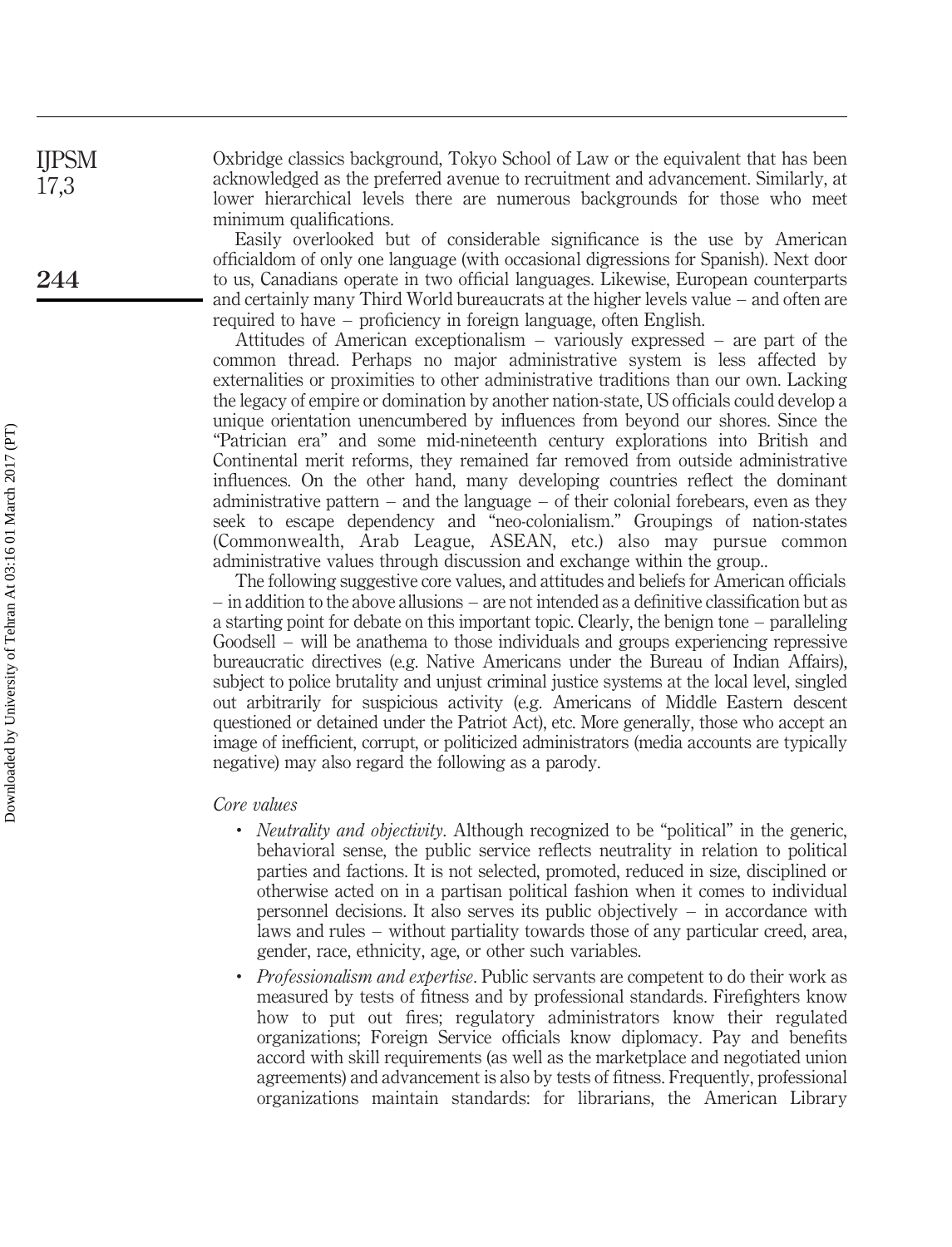Association defines professionalism and expertise; teachers' organizations promote certification requirements; doctors, lawyers, engineers and others are covered by the standards of the American Medical Association, American Bar Association, etc. The American Society for Public Administration has established general criteria to advance the "science, processes, and art of public administration." It lists five basic principles supplemented by 32 sub-principles: Serve the Public Interest; Respect the Constitution and the Law; Demonstrate Personal Integrity; Promote Ethical Organizations; and Strive for Professional Excellence (ASPA, 1994).

*Transparency and accountability.* As also recognized in the ASPA Mission Statement and Code of Ethics, neutrality, objectivity, professionalism, and expertise are not sufficient for public administrators. They must also avoid both impropriety and the appearance of impropriety by being open to scrutiny, responsive to the public, and accountable for their actions. The latter, of course, is somewhat different in the American context than the parliamentary, which emphasizes Ministerial and collective responsibility for all actions. The American standard – in general – is one of open reporting, public records, and access to public agents, including their formal decision-making meetings. The legislative body oversees executive action, and reporting occurs routinely up the hierarchy and outside it to legislators and the public. This may consist of only a yearly budget hearing and quarterly or annual reports or may involve constant and pervasive oversight and hundreds of reports. Since passage of the Freedom of Information Act, fewer documents qualify as sufficiently confidential to warrant exclusion from the public eye, although the Patriot Act of 1991 has introduced new security restrictions. In the information age, the availability of data and its accessibility increase dramatically, raising a host of new possibilities for bringing services to citizens at the same time as questions of security, privacy, confidentiality, and misuse of data arise. And, investigative reporters keep a watchful eye on public officials, always interested in ferreting out wrongdoing or unusual action which will make news.

#### Core beliefs and attitudes

- . Belief in equity, the rule of law, constitutional norms, private property, and a workable legal order. "At a minimum, democratic public servants have reverence for laws, commitment to participation, and tolerance and respect for others in pursuit of the public interest" (McKinney and Howard, 1998, p. 6). Slightly more than in the Commonwealth or Continental traditions – it might be contended – American officials emphasize equality of treatment and mechanisms for participation in dealing with each other and the public.
- . Belief in progress, solubility of problems, and American answers to issues. The efficacy of administrative action beyond symbolic or merely political expression is usually assumed. The early literature of comparative public administration is replete with case studies of Third World administrators whose actions are redundant or who function essentially as surrogates for political leaders.
- . Beliefs and attitudes based on expectations of stability, predictability, safety, and agreed-upon mechanisms for change. Civil strife, potential coups, external

American public administration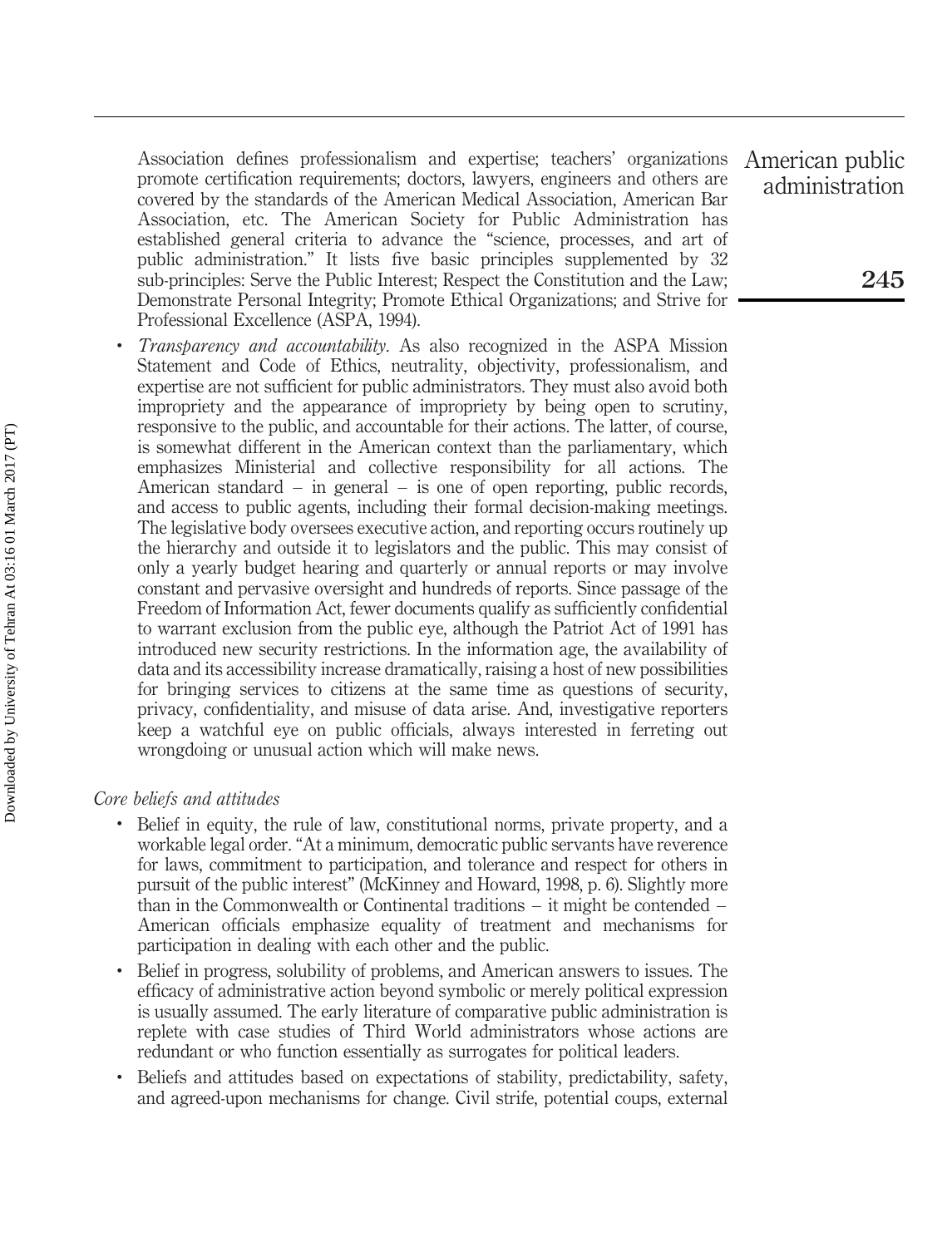aggression, and erratic international events – as in many nation-states – are not controlling factors.

- . Attitudes of secularism, separate realms for state and society, and linear rather than cyclical or seasonal patternings. Unlike some Islamic or confessional systems, there is no religious qualification for office, no oversight by religious leaders, and/or no expectation that officials will serve primarily a religious community.
- . Attitudes based on specialist rather than generalist position classifications and on individual – rather than group – identities. The British classification systems still emphasize generalist job titles to a greater extent than in the USA (our senior executive service, of course, follows the British model). Some Asian administrative systems stress group decision making, honoring of the group, and deference to colleagues in a different style than in the USA. (For a good discussion see Turner and Halligan, 1999, pp. 135-7.)

Each of these items – along with others – could be more fully explored and each has exceptions. The comparative literature which takes national or regional administrative systems as units of analysis is rich with discussion of national differences (see Jreisat, 2003; Farazmand, 2001; Heady, 2001; Henderson and Dwivedi, 1999).

#### Administrative sub-cultures

Sub-types are necessary to help differentiate the sets of values, beliefs, and attitudes in American public administration and to avoid static characterizations. At one level it is possible to talk of the American administrative culture but to distinguish variation over time (e.g. demoralization in the Reagan era; reorientation for "Homeland Security" in the post-9/11 era) and by place, hierarchical level, even age requires "sub-culture" analysis: three are suggested here.

#### Traditional

This sub-culture defines a large group of officials (probably the largest) in federal, state, and local government who appreciate the security and benefits provided but at the same time are oriented to serving the public following laws and rules. They are at the heart of Goodsell's analysis and they do their jobs faithfully and with some degree of efficiency and effectiveness. As Riccucci (1995) points out, many officials labor in relative obscurity yet make significant contributions beyond the normal duties and responsibilities of their positions. They should be celebrated – Riccucci tells us – but usually escape public attention.

The range of federal, state, and local officialdom is enormous, with "street-level bureaucrats" (e.g. police, case workers, educators) composing a large group who are in direct touch with the public. Others are less visible and may become known only in the breach (or alleged breach) of some rule or norm while the vast majority of officials continue to work outside the scope of media scrutiny.

A large body of empirical and theoretical literature exists which characterizes groups of US officials (e.g. elites), compares officials in different nations, contrasts public and private sector employees, and assesses areas such as risk-aversion.

#### Self-protective

At certain times and in certain places, public officials have perceived themselves under attack from chief executives, legislators, and the public. The response – short of

IJPSM 17,3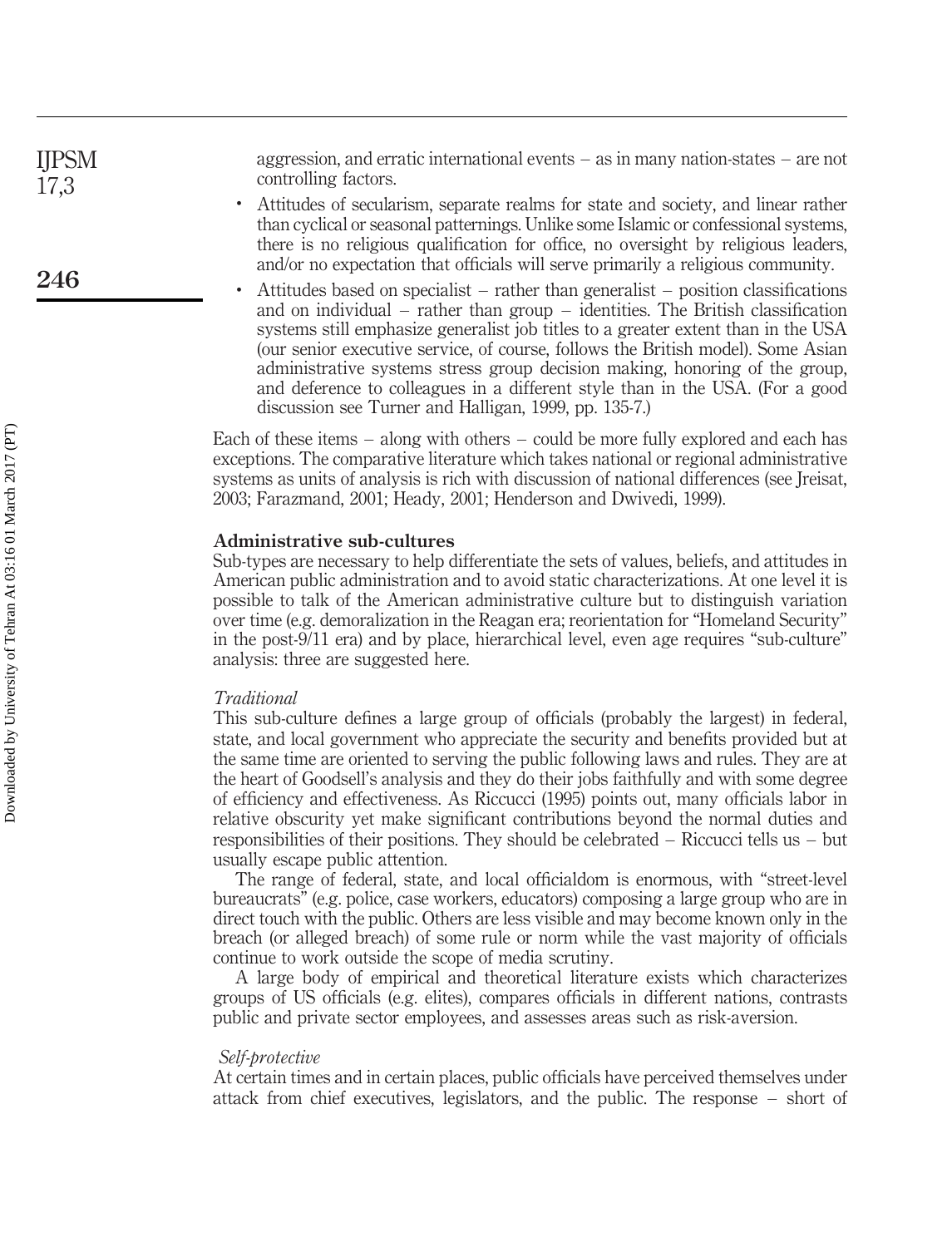paranoia – has often been to redirect their behavior towards careful and cautious calculation of ways to survive downsizing, rightsizing, threats of privatization, or just widespread "bureaucrat bashing". Golden (2000) provides a good description of this process during the Reagan years. Strategies of exit, voice, and loyalty (Hirschman's well-known trilogy) are supplemented by "neglect". Officials hunker down for a difficult time during which they feel under-appreciated and over-scrutinized by legislators, political appointees, the general public, and (often most importantly) the media. However, they continue cooperating, at least in a passive sense. "In essence, neglect is cooperative behavior motivated by reasons other than loyalty" (Golden, 2000, p. 19).

#### Entrepreneurial

One of the goals of the new public management – evidenced clearly in the reinvention movement of the 1990s – was to change the culture "away from complacency and entitlement and toward initiative and empowerment" Achieving such an entrepreneurial culture would be a major objective of the Clinton White House, the guidelines for which were first defined by Osbourne and Gaebler (1992) in their celebrated work. The official end of "reinventing government" through the National Performance Review (renamed the National Partnership for Reinventing Government in its second phase) preceded slightly the end of the Clinton administration but its directives and initial experiments were not overturned by the Bush administration. Rather, Bush and his policy advisors prior to 9/11 talked mildly of civil service reform, greater flexibility in the merit system and in pay schedules, and new accountability and performance measures. The Congressionally-mandated Government Performance and Results Act remained in force.

After 9/11, "entrepreneurial" took on new significance as government officials were called upon to answer the challenge of Homeland Security through rapid, flexible, coordinated responses to internal and external threats. Agencies were realigned – most notably in the new Federal Department of Homeland Security – and new cooperative mechanisms instituted which would involve state and local officials along with federal. Funding was adjusted accordingly with high priority to defense and security functions and lower priority to standard programs less involved in defense and security.

Following the overthrow of Saddam Hussein, the US government took on the task of re-creating the government of Iraq, even as it continued to build institutions and reorient behaviors in Afghanistan. Administrative globalization assumed a new meaning, arguably requiring "entrepreneurial" – or at least innovative – actions by US officials in a variety of agencies from USAID (Agency for International Development) and State generally, to the Defense Department, Agriculture, Energy, and other Departments involved in the reconstruction efforts.

#### Conclusion

Public administration – as a study – seems perpetually caught between the fields of political science and management, without a distinct vocabulary of its own. Administrative culture is suggested in this article as a public administration concept, useful in understanding familiar material and in cross-national (or cross-sectoral) comparisons. Along with political culture for the larger political system of which it forms a part and organizational culture, a well-developed specialty in management

American public administration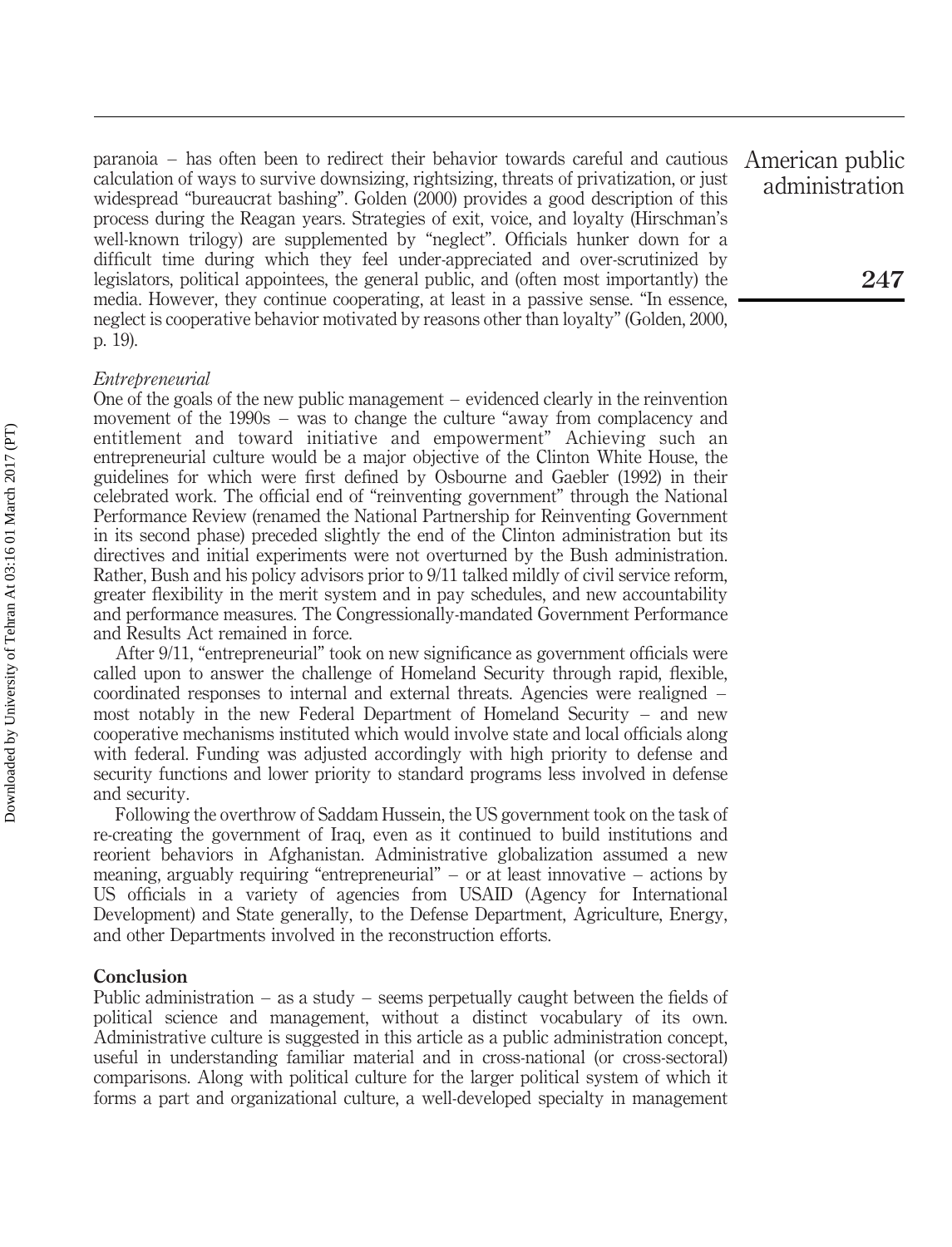studies, it provides a middle-ground between the broad core values of the former and the agency-specific understandings of the latter.

Considerable literature has been devoted to values in administration from the perspective of overall ethical, democratic, and professional standards and appropriate codified statements. Integrity, fairness, loyalty, responsiveness, tolerance, compassion, etc. have been analyzed along with the three core values (paired) discussed here. The nature of these formulations is consistent with early twentieth-century emphasis upon principles of good administration and an end of century theoretical concern with a science of values. Without referring to administrative culture, Kernaghan (2003) provides a good summary of this material and important comparisons of four Commonwealth countries: Australia, New Zealand, Canada, and the UK.

In analyzing American public administration utilizing administrative culture as a framework, a point of reference is provided for researchers in other national traditions, many of whose administrative systems have been influenced by American practice. By including sources of American administrative culture, its uniqueness is revealed. Similarly, an evolutionary approach – which shows major shifts over time – contributes to a fuller understanding of the American public sector. Supposedly universal current values (merit rather than patrician or spoils concepts) may be considered in light of the particular historical, social, and economic context of American public administration and perhaps re-evaluated for different applications. The new public management – developed in New Zealand, Australia, Great Britain and elsewhere, as well as in the USA – reinforces Western values but encourages the risk-taking, empowerment, customer-oriented, "rightsizing" orientation of the entrepreneurial sub-culture discussed here. This orientation has been exported around the world and has formed the basis for reforms and reorganizations in varied circumstances. Nevertheless, the new public management remains controversial in its Western applications, as well as its extensions abroad.

Consensus is elusive but many would agree that changes in administrative culture are necessary for improvements to occur in most civil services. Sharing ideas and best practices may be helpful in this regard.

In providing leadership, information technology, international competitiveness, and avoidance of parochialism would be key elements of the American public service in the twenty-first century. Accordingly, a "new administrative culture" (in the words of Rosenbloom and Kravchuk, 2002, p. 597) would be required which "will be at ease with complexity, law, and flexibility. They (sic, the public officials) will be performance oriented, have a strong service ethic, span boundaries, and be adroit at conflict avoidance and resolution". Such a new administrative culture would extend the core values of the merit system in the USA to embrace twenty-first century needs without sacrificing neutrality, professionalism, and transparency.

#### References

- Anechiarico, F. (1998), "Administrative culture and civil society", *[Administration and Society](http://www.emeraldinsight.com/action/showLinks?crossref=10.1177%2F009539979803000102&isi=000072314700002)*, Vol. 30 No. 1, pp. 13-24.
- Ashkanasy, N., Wilderom, C. and Peterson, M. (Eds) (2000), Handbook of Organizational Culture and Climate, Sage, Thousand Oaks, CA.

ASPA (1994), ASPA Mission statement and Code of Ethics, ASPA, Washington, DC.

IJPSM 17,3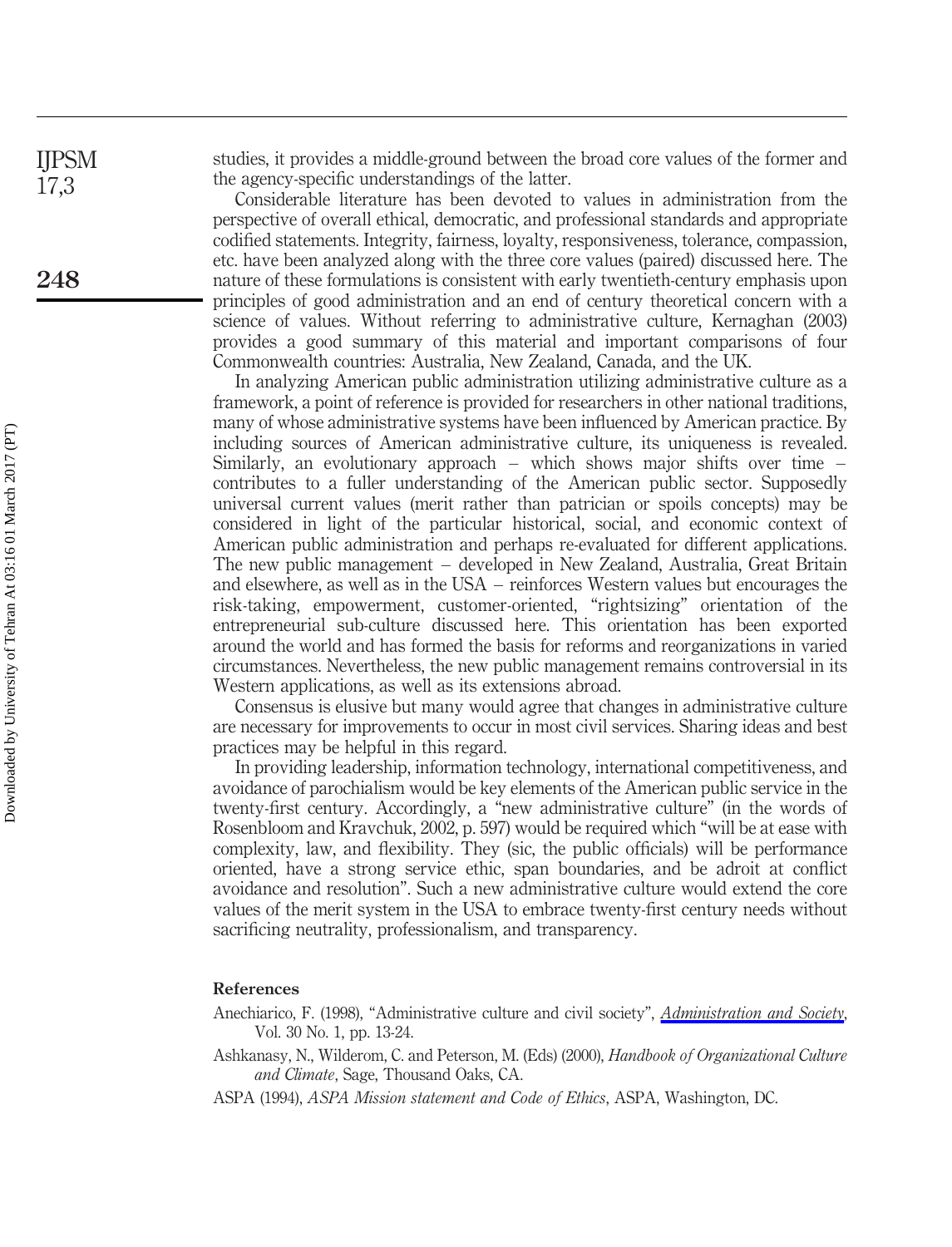| Bozeman, B. (2003), "Risk, reform and organizational culture: the case of IRS tax systems American public |                |
|-----------------------------------------------------------------------------------------------------------|----------------|
| modernization", <i>International Public Management Journal</i> , Vol. 6 No. 2, pp. 117-43.                | administration |
| Caiden, G. (1970), <i>Israel's Administrative culture</i> , Institute of Governmental Studies, Berkeley,  |                |

249

CA. Dwivedi, O.P. and Gow, J. (1999), From Bureaucracy to Public Management: the Administrative

- Culture of Canada, Broadview Press, Peterborough. Dresang, D. (2002), Public Personnel Management and Public Policy, 4th ed., Longman, New York,
- NY, pp. 18-20.
- Eagles, M. and Johnston, L. (1999), Politics: An Introduction to Democratic Politics, Broadview Press, Peterborough.
- Elazar, D. (1984), American Federalism: A View from the States, 3rd ed., Harper & Row, New York, NY.
- Farazmand, A. (Ed.) (2001), Handbook of Comparative and Development Public Administration, Marcel Dekker, New York, NY.
- Golden, M.M. (2000), What Motivates Bureaucrats?, Columbia University Press, New York, NY.
- Goodsell, C. (2003), The Case for Bureaucracy: A Public Administration Polemic, 3rd ed., Chatham House, Chatham, NJ.
- Gormley, W. and Balla, S. (2004), Bureaucracy and Democracy, Congressional Quarterly Press, Washington, DC.
- Heady, F. (2001), Public Administration: A Comparative Perspective, Marcel Dekker, New York, NY.
- Henderson, K. and Dwivedi, O.P. (Eds) (1999), *[Bureaucracy and the Alternatives in World](http://www.emeraldinsight.com/action/showLinks?crossref=10.1057%2F9780333983355)* [Perspective](http://www.emeraldinsight.com/action/showLinks?crossref=10.1057%2F9780333983355), Macmillan, London.
- Hofstede, G. (1980), Culture's Consequences: International Differences in Work-Related Values, Sage, Beverly Hills, CA.
- Hofstede, G. (1991), Cultures and Organization, McGraw-Hill, London.
- Hummel, R. (2000), The Bureaucratic Experience, St Martin's, New York, NY.
- Ingraham, P.W. (1995), The Foundations of Merit: Public Service in American Democracy, Johns Hopkins, Baltimore, MD.
- Jreisat, J. (2003), Comparative Public Administration and Politics, Westview, Boulder, CO.
- Keraudren, P. (1996), "Administrative culture and civil society", *[Administration and Society](http://www.emeraldinsight.com/action/showLinks?isi=000072314700002)*, Vol. 30 No. 1, pp. 13-24.
- Kernaghan, K. (2003), "Integrating values into public service: the values statement as centerpiece", **[Public Administration Review](http://www.emeraldinsight.com/action/showLinks?crossref=10.1111%2F1540-6210.00334&isi=000186302800006), Vol. 63 No. 6, pp. 711-19.**
- Kettl, D., Ingraham, P., Sanders, R. and Horne, C. (1996), Civil Service Reform: Building a Government that Works, Brookings, Washington, DC.
- Key Communications Group (2003), Federal Personnel Guide, Key Communications Group, Washington, DC.
- King, M.J. and O'Boyle, J. (2002), "Idea and value exchange world-wide: American culture in the world", *[Journal of American and Comparative Cultures](http://www.emeraldinsight.com/action/showLinks?crossref=10.1111%2F1542-734X.00001)*, Vol. 25 No. 1-2, pp. 1-6.
- Krislov, S. (1974), Representative Bureaucracy, Prentice-Hall, Englewood Cliffs, NJ.
- McKinney, J.B. and Howard, L.C. (1998), Public Administration, Balancing Power and Accountability, Praeger, Westport, CT.
- Martin, J. (2002), *[Organizational Culture: Mapping the Terrain](http://www.emeraldinsight.com/action/showLinks?crossref=10.4135%2F9781483328478)*, Sage Publications, Thousand Oaks, CA.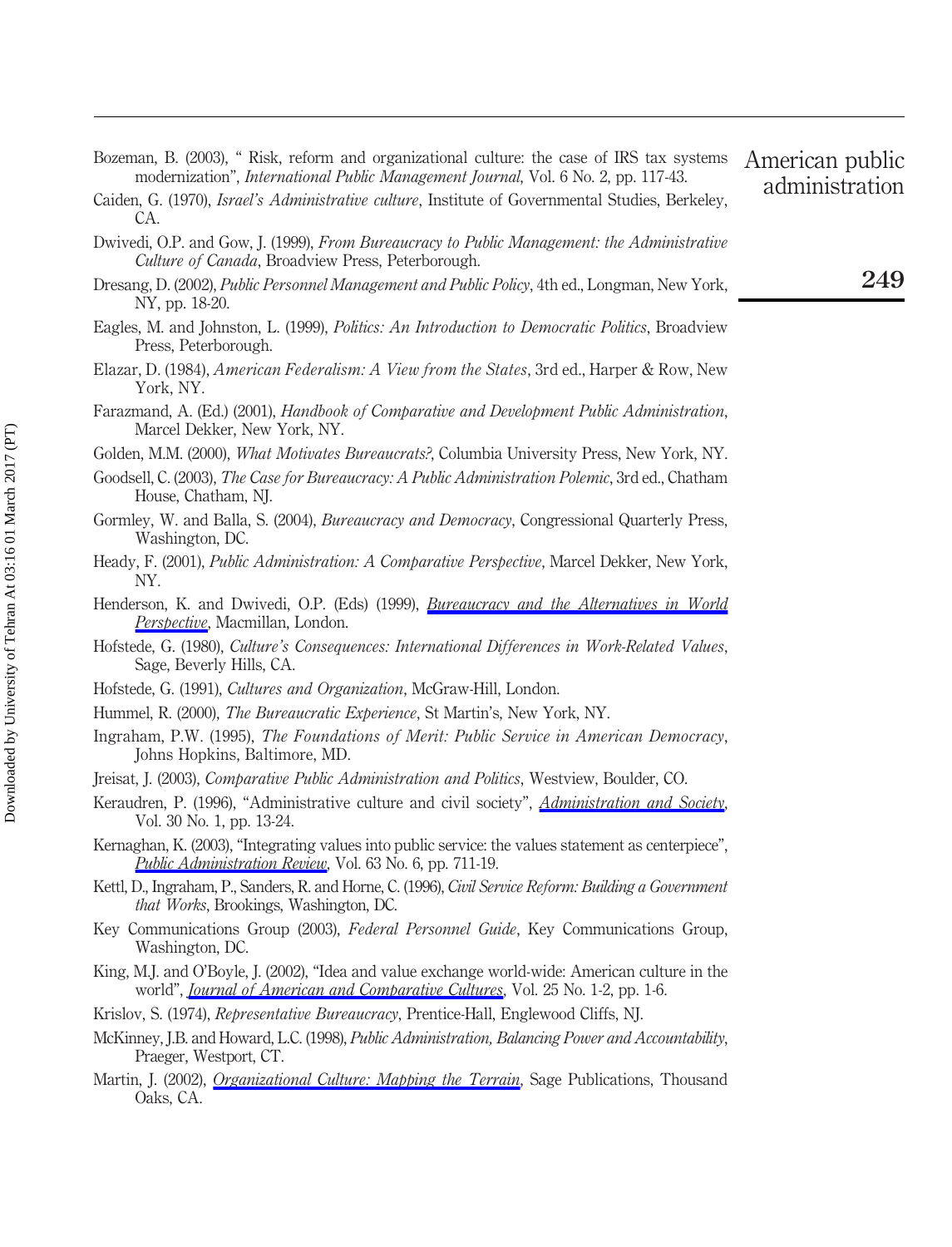| IJPSM<br>17,3 | Merit System Protection Board (1997), Adherence to the Merit Principle in the Workplace: Federal<br><i>Employees' Views</i> , US Merit System Protection Board, Washington, DC. |
|---------------|---------------------------------------------------------------------------------------------------------------------------------------------------------------------------------|
|               | Nisbett, R.E. (2003), The Geography of Thought: How Asians and Westerners Think Differently<br>and Why, The Free Press, New York, NY.                                           |
| 250           | OPM (1992), Personnel Research Highlights, Special Report on The Survey of Federal Employees<br>(SOFE), Office of Personnel Management, Washington, DC.                         |
|               | OPM (2002), What Do Federal Employees Say?, Results from the 2002 Federal Human Capital<br><i>Survey</i> , Office of Personnel Management, Washington, DC.                      |
|               | Osbourne, D. and Gaebler, T. (1992), Reinventing Government, Addison-Wesley, Reading, MA.                                                                                       |
|               | Paik, W. (1990), <i>Korean Administrative Culture</i> , Korea University Press, Seoul.                                                                                          |

- Pettigrew, A. (1979), "On studying organizational culture", *[Administrative Science Quarterly](http://www.emeraldinsight.com/action/showLinks?crossref=10.2307%2F2392363&isi=A1979HX29300006)*, Vol. 24 No. 4, pp. 570-81.
- Riccucci, N. (1995), Unsung Heroes: Federal Executives Making a Difference, Georgetown University Press, Washington, DC.
- Riley, R. (2002), Public Personnel Administration, Longman, New York, NY.
- Rosenbloom, D. and Kavchik, R. (2002), Public Administration, 5th ed., McGraw-Hill, New York, NY.
- Schein, E. (1992), Organizational Culture and Leadership, 2nd ed., Jossey-Bass, San Francisco, CA.
- Schein, E. (2000), "Sense and nonsense about culture and climate", in Ashkanasy, N.M., Wilderom, C.P.M. and Peterson, M.F. (Eds), Handbook of Organizational Culture and Climate, Sage, Thousand Oaks, CA, pp. xiii-xv.
- Sharma, R.D. (2000), Administrative Culture in India, Anamika Publishers, New Delhi.
- Turner, M. and Halligan, J. (1999), "Bureaucracy and the alternatives in East and Southeast Asia", in Henderson, K. and Dwivedi, O. (Eds), Bureaucracy and Its Alternatives in World Perspective, Macmillan and St Martin's, London and New York, NY, pp. 129-59.
- Van Riper, P. (1958), History of the United States Civil Service, Harper and Row, New York, NY.
- Waldo, D. (1948), The Administrative State, Ronald Press, New York, NY.

Washington Post (2003), 16-22 June, p. 30.

#### Further reading

Clinton, W. (1993), "Remarks announcing the National Performance Review", Public Papers of the President, Government Printing Office, Washington, DC.